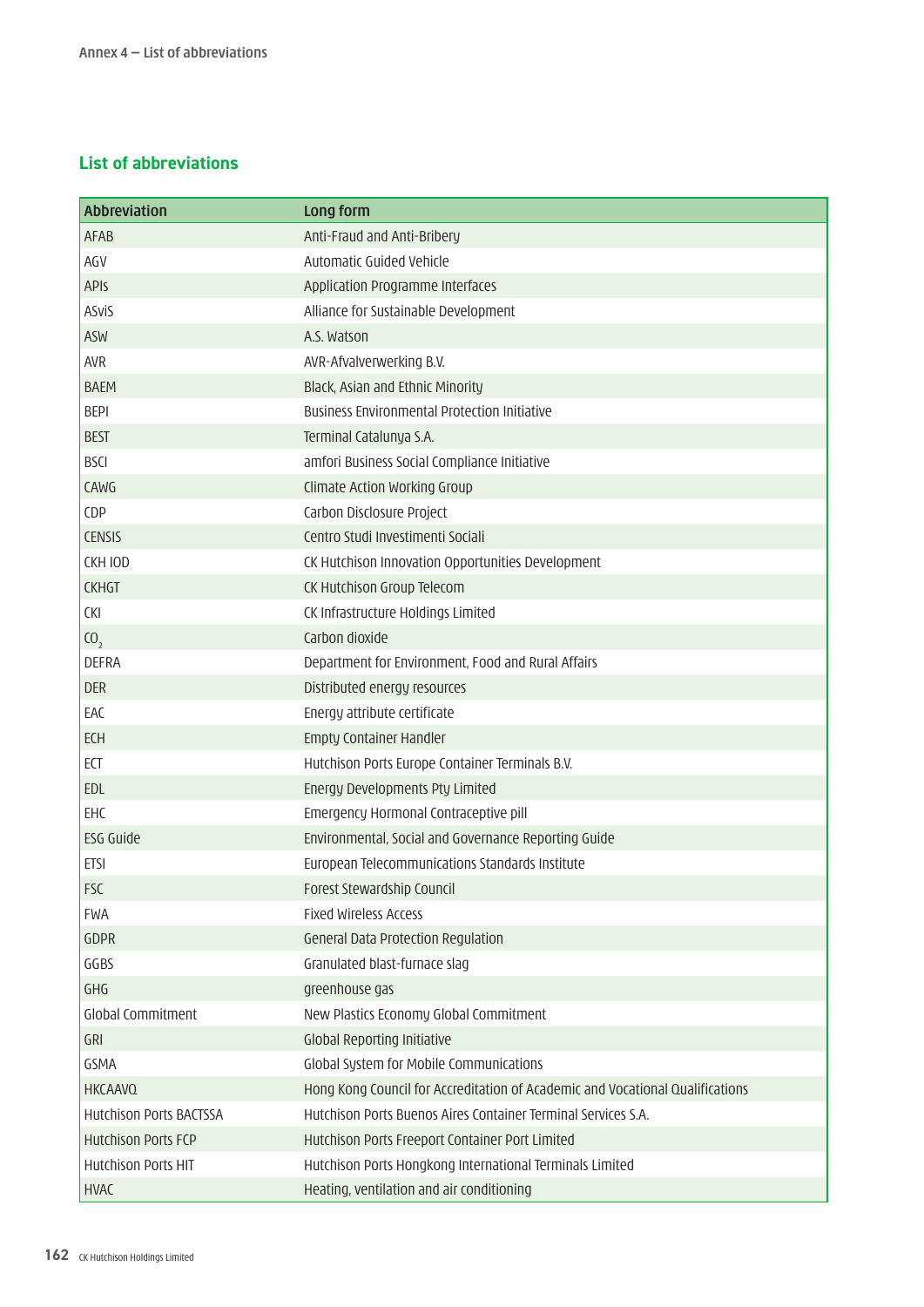| <b>Abbreviation</b> | Long form                                                            |
|---------------------|----------------------------------------------------------------------|
| <b>HyP SA</b>       | Hydrogen Park South Australia                                        |
| InTEGReL            | Integrated Transport Gas Electric Research Laboratory                |
| <b>IOT</b>          | Internet of Things                                                   |
| <b>ISF</b>          | Information Security Forum                                           |
| <b>KPI</b>          | Key Performance Indicators                                           |
| LFG                 | landfill gas                                                         |
| LİDAR               | Light Detection and Ranging                                          |
| <b>MHFA</b>         | Mental Health First Aider                                            |
| NB-IOT              | NarrowBand-IoT                                                       |
| nGen                | Next Generation Terminal Management System                           |
| <b>NPE</b>          | New Plastics Economy                                                 |
| <b>OECD</b>         | Organisation for Economic Co-operation and Development               |
| ONE                 | Ocean Network Express                                                |
| O <sub>T</sub>      | Operational Technology                                               |
| <b>PEFC</b>         | Programme for the Endorsement of Forest Certification                |
| <b>PPA</b>          | power purchase agreement                                             |
| PV                  | photovoltaic                                                         |
| <b>PVC</b>          | polyvinyl chloride                                                   |
| QA                  | Quality Assurance                                                    |
| <b>REACH</b>        | Registration, Evaluation, Authorisation and Restriction of Chemicals |
| <b>REFCL</b>        | Rapid Earth Fault Current Limiters                                   |
| <b>RISQS</b>        | Railway Industry Supplier Qualification Scheme                       |
| <b>RNG</b>          | renewable natural gas                                                |
| rPET                | recycled polyethylene terephthalate                                  |
| <b>RS</b>           | Reach-stacker                                                        |
| <b>RSPO</b>         | Roundtable on Sustainable Palm Oil                                   |
| <b>RTGCS</b>        | rubber-tyred gantry cranes                                           |
| <b>RVMs</b>         | reverse vending machines                                             |
| SAFCOM              | Hutchison Ports Group Safety Committee                               |
| SASB                | Sustainable Accounting Standards Board                               |
| SBTi                | Science Based Targets initiative                                     |
| SC                  | <b>Straddle Carriers</b>                                             |
| SDGs                | United Nations Sustainable Development Goals                         |
| <b>STEM</b>         | Science, technology, engineering, and mathematics                    |
| <b>TCFD</b>         | Taskforce on Climate-related Financial Disclosures                   |
| <b>TEU</b>          | Twenty-foot Equivalent Unit                                          |
| The Code            | The Code of Conduct                                                  |
| <b>TMC</b>          | The Mekong Club                                                      |